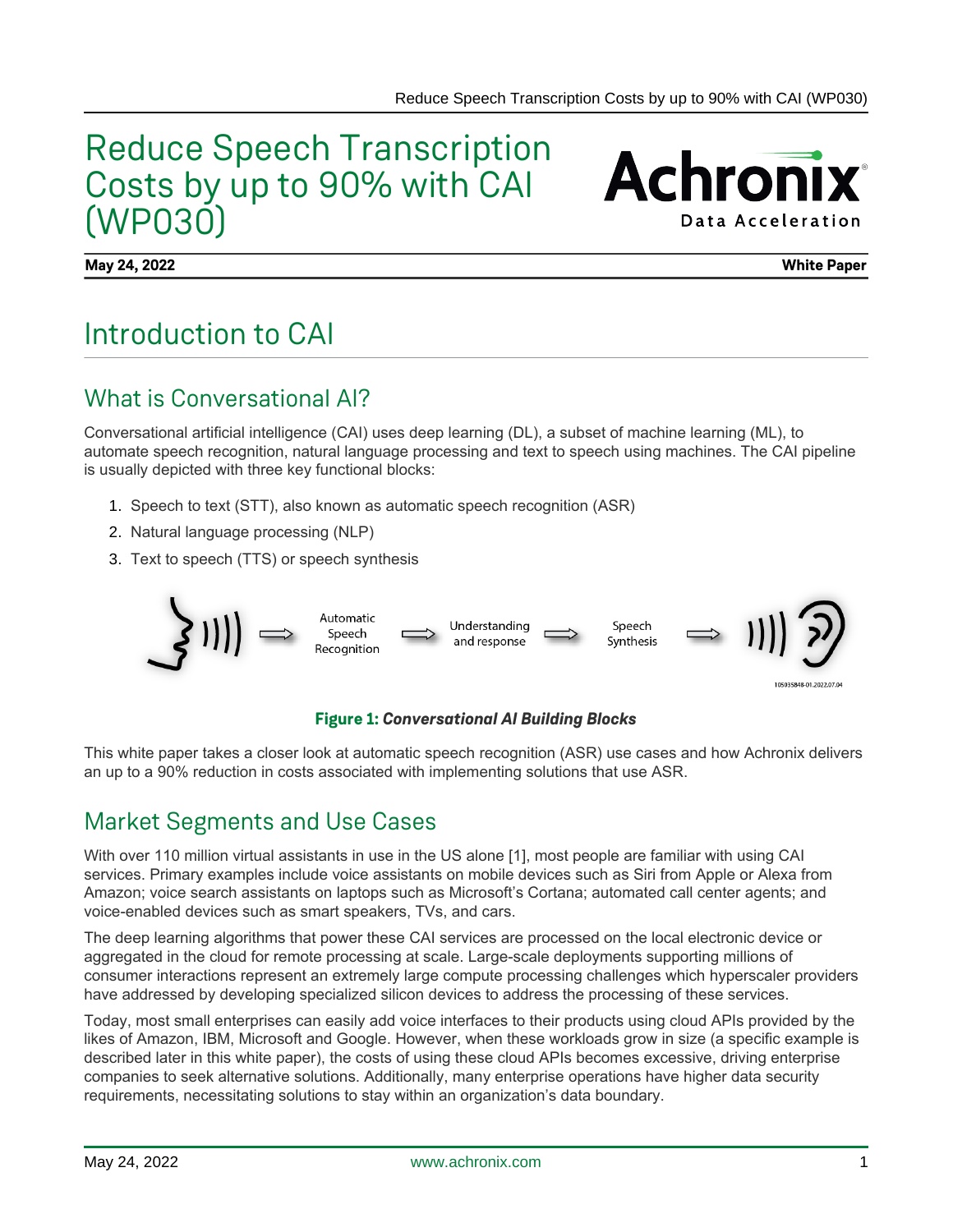Enterprise-scale CAI solutions are needed for:

- Call center automation
- Voice and video communications platforms
- Health and medical services
- Financial and banking services
- Retail and sales kiosks

# A Closer Look at ASR Processing

ASR is the first step in the CAI pipeline where speech is transcribed to text. Once text is available, it can be processed in many ways using natural language processing (NLP) algorithms. NLP includes identifying key content, sentiment analysis, indexing, contextualizing content, and analytics. Within an end-to-end conversational AI algorithm, speech synthesis is then used to generate natural sounding voice responses.

State of the art ASR algorithms are implemented with end-to-end deep learning. Recurrent neural networks (RNN), unlike convolutional neural networks (CNNs), are common in speech recognition. As noted in "CNN vs. RNN: How are they different?" by David Petersson from TechTarget[10], RNNs are better suited for processing temporal data, aligning well with ASR applications. RNN-based models require high compute capability and high memory bandwidth to process the neural network model within the strict latency targets required for conversational systems. When real-time or automated responses are too slow, they appear sluggish and unnatural. Often low latency is only achieved at the expense of the processing efficiency which pushes up costs and can become too large for practical deployment.

Achronix has partnered with [Myrtle.ai,](http://Myrtle.ai) a technology specialist in FPGA AI inferencing. [Myrtle.ai](http://Myrtle.ai) implements performant RNN-based networks on FPGAs using their MAU inferencing acceleration engine. Integrated into the

Achronix Speedster<sup>®</sup>7t AC7t1500 FPGA, the design can leverage key architectural aspects of the Speedster7t architecture (which are explored later in this white paper) to drastically increase the acceleration of real-time ASR neural networks leading to a 2500% increase in number of real-time streams (RTS) that can be processed when compared to a server-class CPU.

# Data Accelerators: How to Strike the Right Balance of Resources

Data accelerators, which offload compute, networking, and/or storage processing normally executed by the main CPU, can lead to significant server footprint reductions. This white paper describes replacing up to 25 servers with a single server plus an Achronix ASR-based acceleration card. This architecture dramatically lowers the workload cost, power and latency while increasing workload throughput. However, using data acceleration hardware to achieve high performance and low latency is only useful if the hardware is used efficiently and is cost effective to deploy.

ASR models are challenging for modern data accelerators, often requiring hand tuning to achieve performance greater than single-digit efficiency of the platform's headline performance specs. Real-time ASR workloads need high memory bandwidth as well as high-performance compute. Data required for these large neural networks is typically stored in DDR memory on accelerator cards. Moving that data from external memory to the compute platform represents the performance bottleneck in this workload, especially when targeting real-time deployments.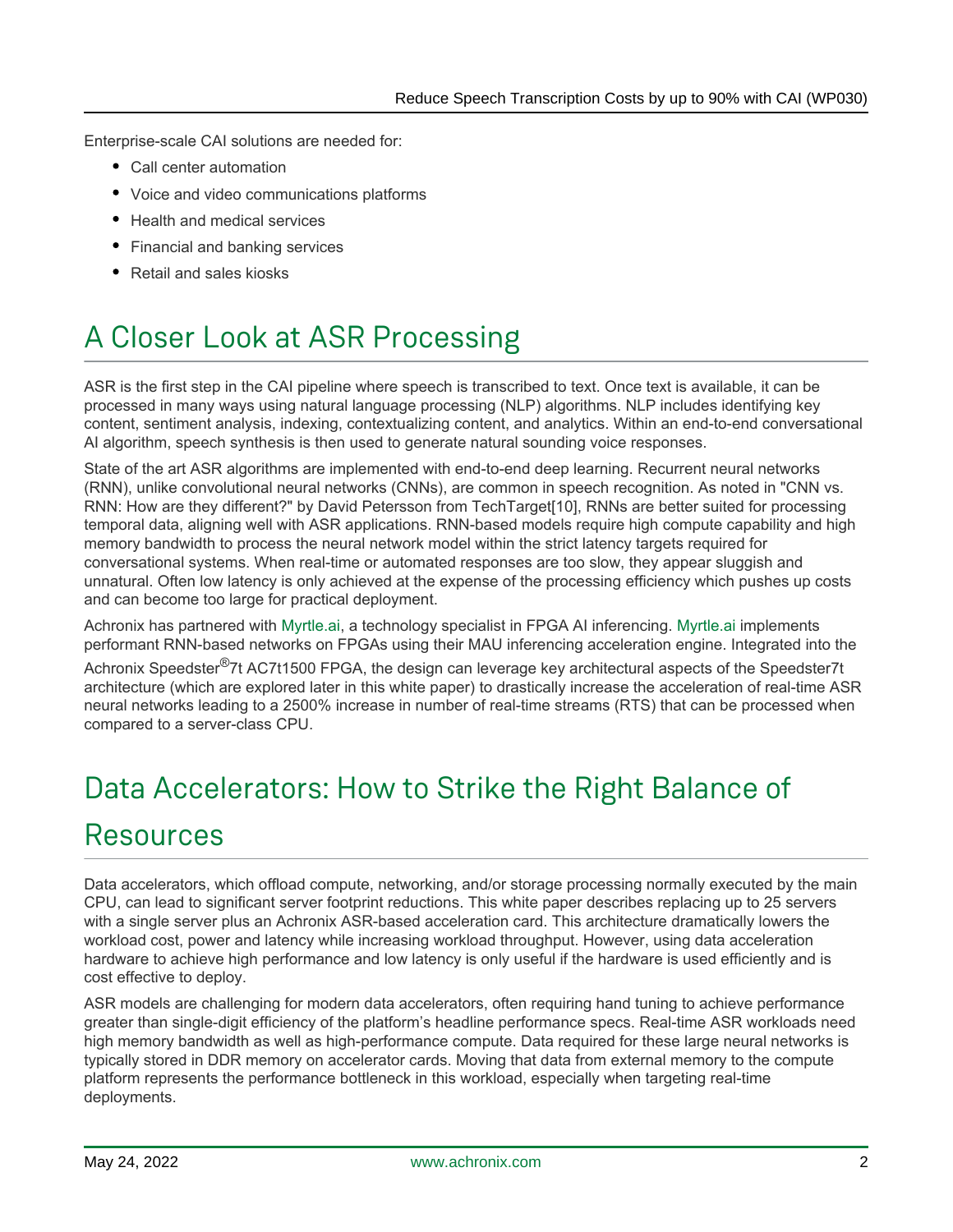GPU architectures are based around data parallel models where smaller batch sizes result in lower utilization of the GPU acceleration hardware, leading to higher costs and lower efficiencies. The performance figures found in data sheets (measured in TOPS) for hardware acceleration solutions are not always a good indication of actual performance as many hardware acceleration devices are under-utilized due to bottlenecks associated with the device architecture. Those figures are referred to as headline TOPS which highlights the processing ability of the accelerator compute engine but leaves out critical factors such as batch size, speed and size of the external memory and any ability to move data between the external memory and the accelerator compute engine. For ASR workloads, focusing on memory bandwidth and moving data efficiently within the accelerator provides a much stronger guide for what accelerator performance and efficiency can be achieved.

The accelerator must have a larger external memory sizes and very high bandwidth. Today's high-end accelerators typically use high-performance external memory capable of 8-16 GB of memory running at speeds up to 4 Tbps. It must also be able to move that data into the compute platform without throttling performance. This data channel, however implemented, between the high-speed memory and the compute engine is, in nearly all cases, the bottleneck in system performance, especially in low-latency applications such as real-time ASR.

FPGAs are designed to provide optimal data routing between memory and compute and so provide an excellent acceleration platform for these workloads.

## Achronix Solution Versus Other FPGAs

Competing FPGA architectures in the ML acceleration segment advertise headline TOPS rates for inferencing as high as 150 TOPS. Yet in real-world applications, especially those which are latency sensitive such as ASR, these FPGAs fall well short of their headline TOPS rates due to their inability to efficiently transfer data between the compute and external memory. This loss in performance is due to bottlenecks occurring in the data movement from external memory to the compute engines in the device. The Achronix Speedster7t architecture strikes the right balance of compute engines, high-speed memory interfaces and data transfer, yielding a device that can deliver 64% of the headline TOPS rates for real- time, low-latency ASR workloads.

- 1. Compute Power (2560 MLPs)
- 2. Data Transport (20 Tbps 2D NoC)
- 3. Highest-bandwidth Memory Interfaces (4 Tbps GDDR6)



105035848-02.2022.05.24

**Figure 2:** *Speedster7t Compute, Memory and Data Transfers*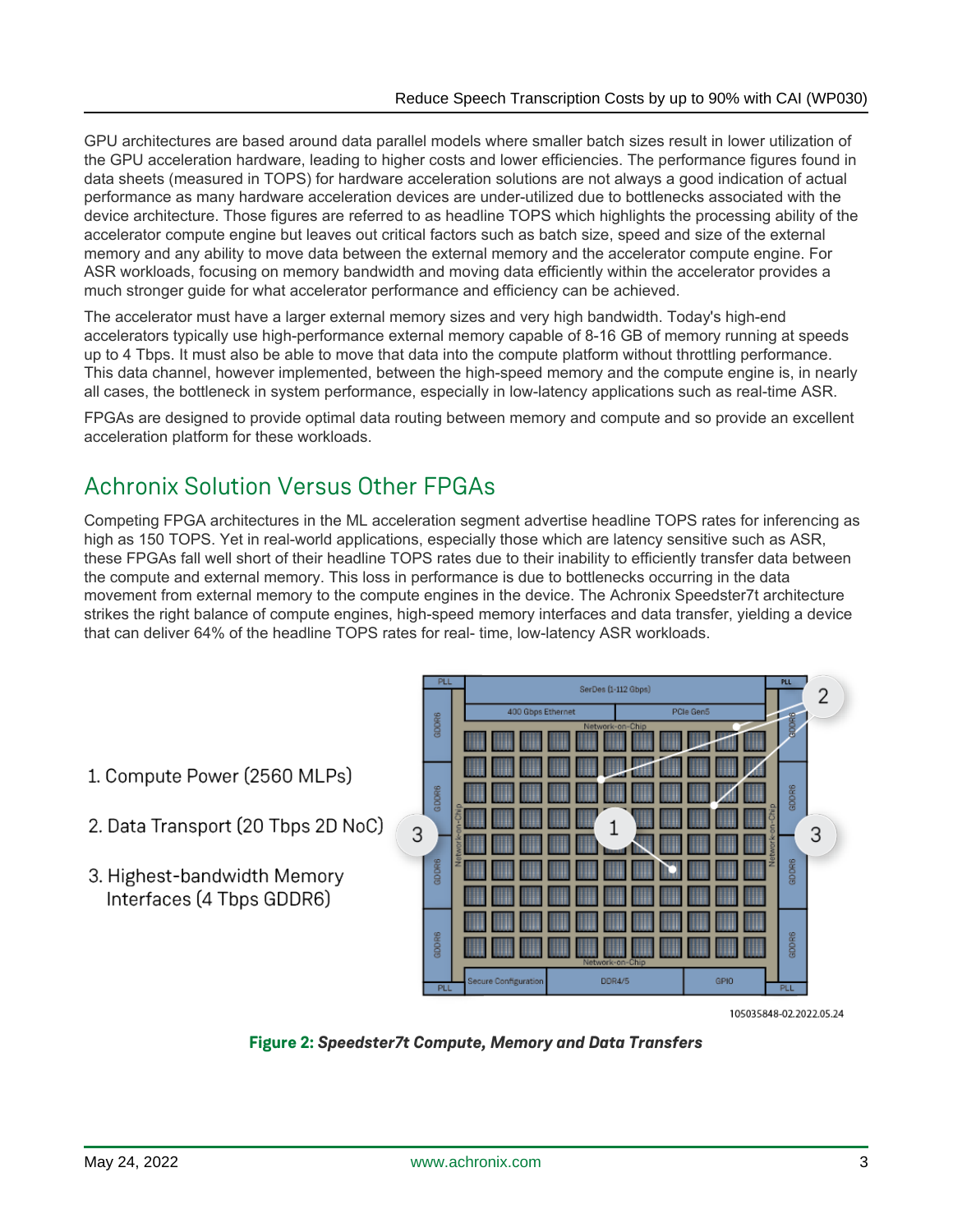## How the Speedster7t Architecture Achieves Higher Compute Efficiency

The machine learning processor (MLP), an optimized matrix/vector multiplication block capable of 32 multiplies and one accumulate in a single clock cycle, is the foundation for the compute engine architecture. Block RAM (BRAM) is co-located with each of the 2560 instances of the MLPs in the AC7t1500, which equates to lower latency and higher throughput.

Myrtle.ai's MAU low latency, high throughput ML inferencing engine has been integrated into the Speedster7t FPGA leveraging key architectural elements

In building the optimal ASR solution, the integration of the previously mentioned MAU inferencing engine from Myrtle.ai leverages 2000 of the 2560 MLPs. Because the MLP is a hard block, it can run at a much higher clock rate than the FPGA fabric itself.



**Figure 3:** *Machine Learning Processor*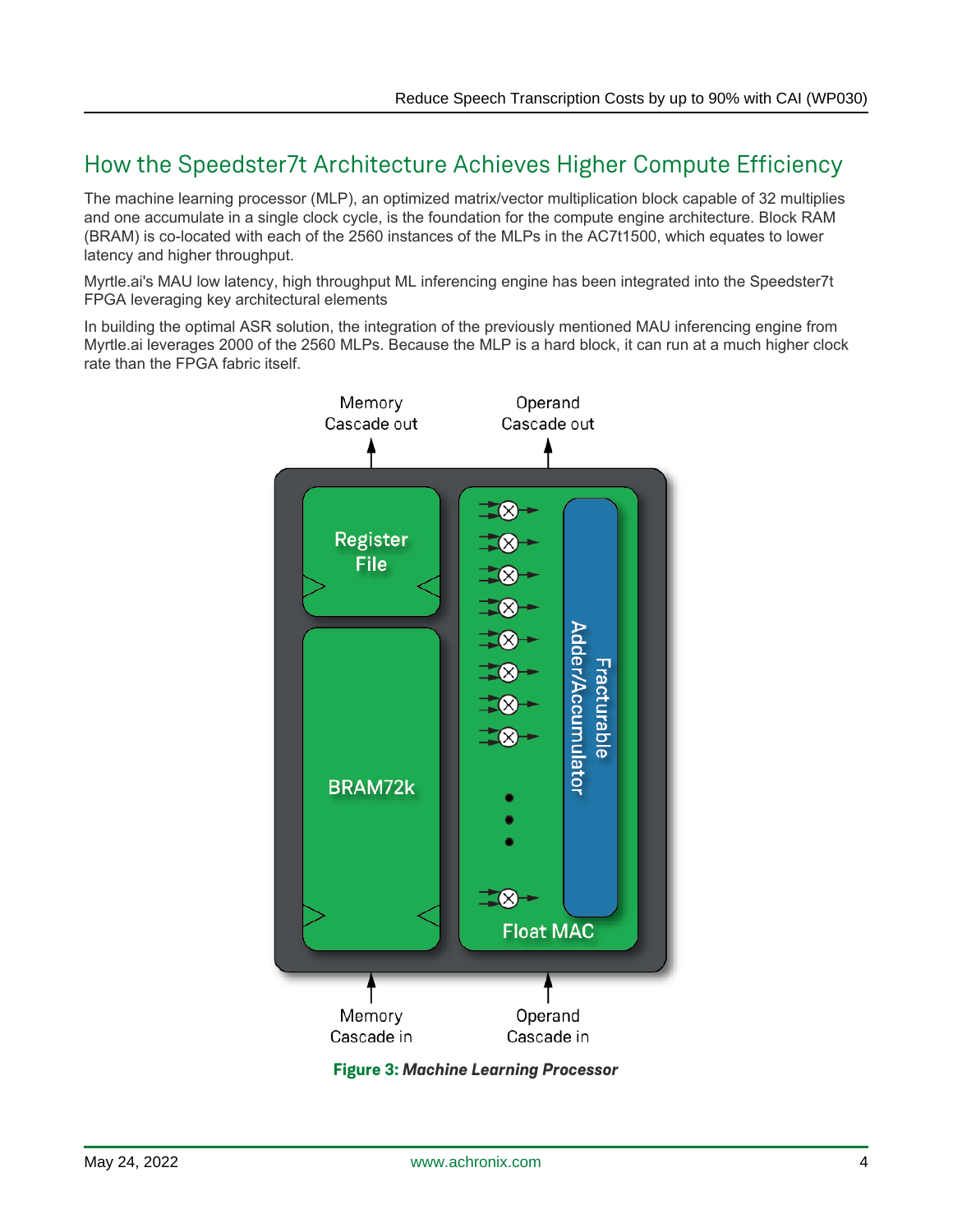All eight of the GDDR6 memory controllers are leveraged on the AC7t1500, which delivers up to 4 Tbps of bidirectional bandwidth. As noted above, the strong compute engine and the large, high-bandwidth memory are dependent on high-speed, low-latency, and deterministic data transfers in order to deliver the real-time results needed for low-latency ASR. Enter the Speedster7t two-dimensional NoC (2D NoC). This network is another hard structure in the Speedster7t architecture, with clock rates up to 2 GHz that serves as an interconnect to all I /O, internal hard blocks, and the FPGA fabric itself. With an aggregate bandwidth of 20 Tbps, the 2D NoC provides the highest throughput, and properly implemented, can deliver the most deterministic, low-latency data transfer between external GDDR6 memory and the MLP-based compute engines.



105035848-04.2022.05.24

#### **Figure 4:** *20 Tbps 2D NoC*

Unlike the competitors' solutions, the 2D NoC rids the Speedster7t ASR solution of any bottlenecks between the memory and compute engines, yielding a best-in-class utilization rate of the hardware accelerator at these very low batch rates.

Putting all these features together in a roofline diagram clearly illustrates the Achronix Speedster 7t advantage over competing FPGA solutions for low-latency ASR applications. This roofline uses proven TOPS figures published from each manufacturer, showing what these devices can achieve in practice.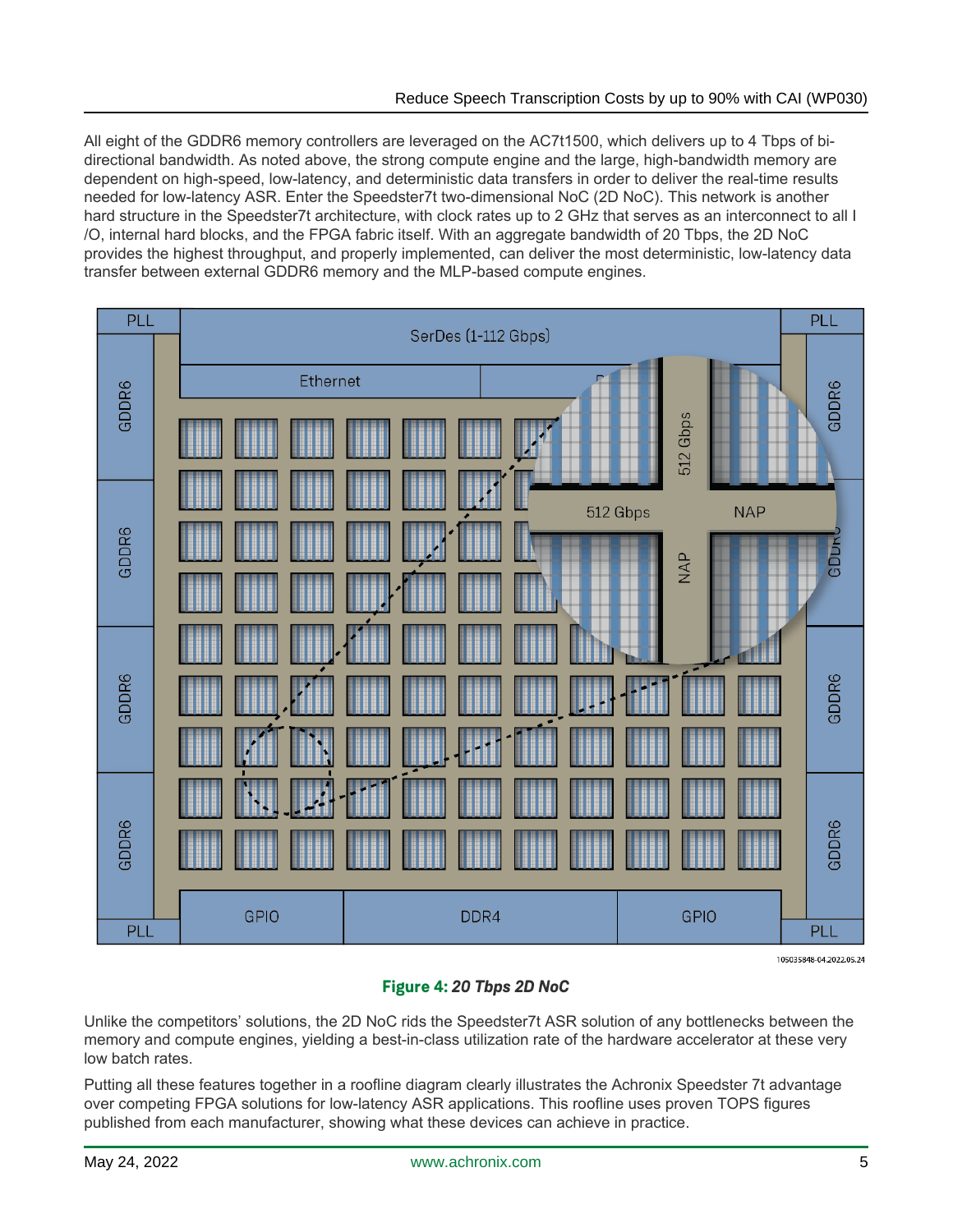The figure below shows a roofline model for effective TOPS using a subset of micro benchmarks (GEMV and MLP) and test builds for Achronix and data published for Company A [4] [5] and Company B (based on architecture). The orange, vertical line indicates the optimal operating point with a batch size of 8 and 80 ms audio block size, for low-latency, real-time ASR streaming applications. At this optimal operating point, Achronix yields a 44% increase in effective TOPS over the Company A and 260% increase over the Company B solution.



**Figure 5:** *Roofline Model for Effective TOPS*

# Achieving a 90% Cost Reduction on ASR Processing Within One Year

Most ASR solutions are offered by large-scale cloud service providers such as Google, Amazon, Microsoft Azure, and Oracle. Service providers building products on top of these cloud APIs face increasingly large bills as their operations scale out, and those products achieve success in the market. The publicly advertised cost of the larger ASR providers range from \$0.01 to \$0.025 per minute [6], [7], [8], [9]. Industry reports suggest that the average call center call is approximately five minutes. Consider a large enterprise data or call center services company fielding 50,000 calls per day at five minutes per call. At the stated rates above, the cost of the ASR processing would range from \$1,500 to \$6,000 per day or \$500,000 to \$2,000,000 per year. The Achronix and Myrtle.ai solution can support 4000 RTS on one accelerator card, delivering the capacity to handle over one million calls per day. There are many factors that would dictate the cost of a stand-alone ASR appliance. For this particular example, assume the Achronix ASR acceleration solution delivered on an FPGA-based PCIe card integrated into an x86-based 2U server. Sold from a system integrator, this appliance might be \$50,000 and the annual cost of running the server could double that cost. This leads to \$100,000 for the first year for an onpremise ASR appliance. Comparing this on-premise solution versus cloud API services, the end user can yield savings of 5× to 20× in the first year.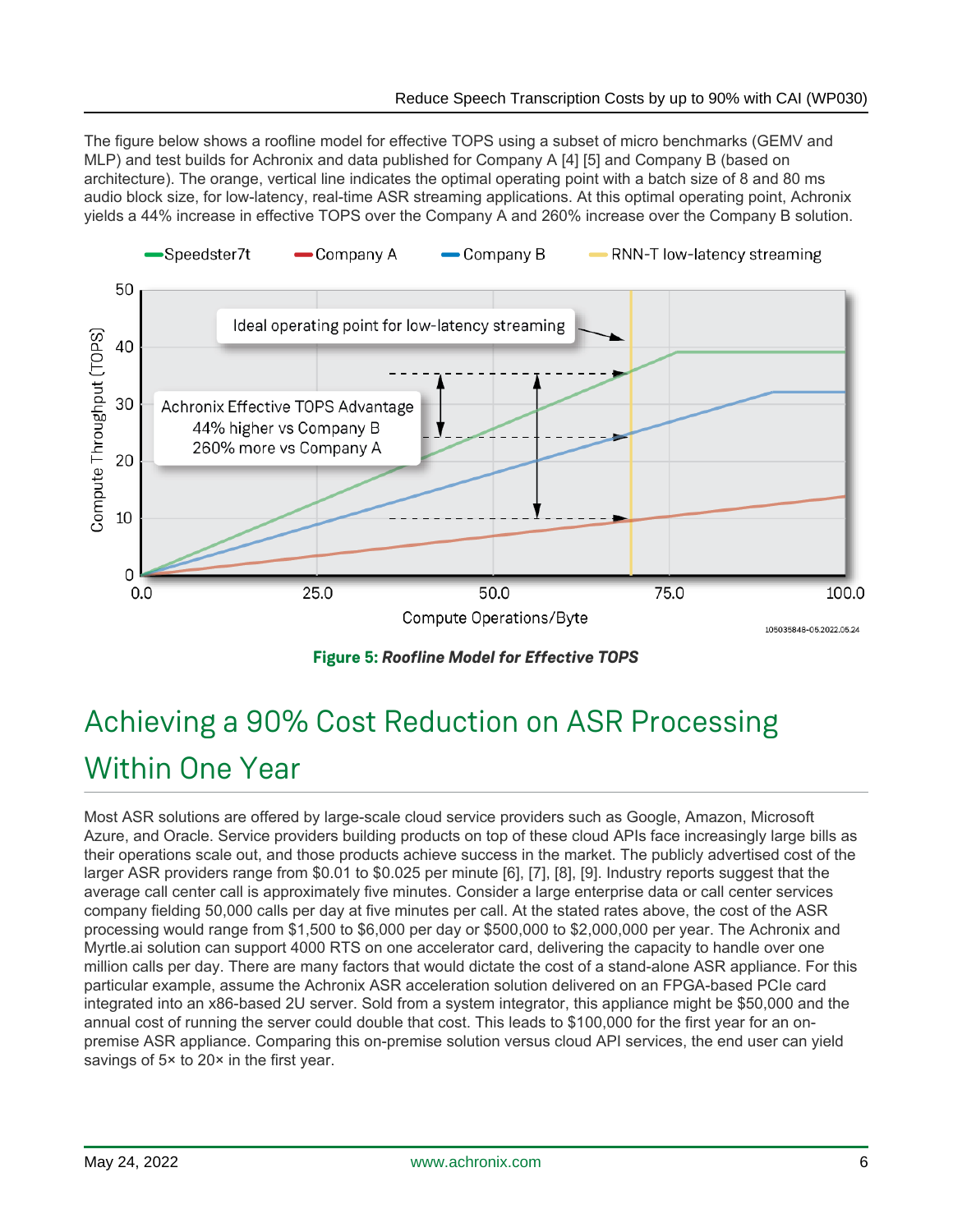| <b>Item</b>                 | <b>Speedster7t Solution</b> | <b>Cloud API</b><br>(Lowest Cost) | <b>Cloud API</b><br>(Highest Cost) |
|-----------------------------|-----------------------------|-----------------------------------|------------------------------------|
| Cost Per Day (50k RTSs)     | \$275                       | \$1.5k                            | \$6k                               |
| <b>Annual Cost</b>          | \$100k                      | \$500k                            | \$2,000k                           |
| Cost Reduction vs Cloud API | 5X to 20X                   |                                   |                                    |

#### **Table 1:** *Summary of Achronix ASR Solution versus Cloud API*

The highly compact system enables enterprises to scale as their operations increase without being tied to increasingly expensive ASR cloud APIs and without needing to build huge data center infrastructure to supply on premise solutions.

# Summary

The ASR functionality in CAI requires low-latency, high-throughput computation of RNN machine learning algorithms, challenging modern AI accelerators. FPGA hardware accelerators which claim inferencing TOPS rates as high as 150 suffer from bottlenecks associated with the data transfer between the large compute engine and the high-speed memory. Those bottlenecks can result in hardware utilization rates as low as 5%. Achronix and Myrtle.ai are teaming up to deliver an ASR platform consisting of a 200W, x16 PCIe Gen4-based accelerator card and the associated software which together can sustain up to 4000 RTS concurrently, processing up to 1 million five-minute transcriptions per 24-hour period. Comparing this PCIe accelerator card on a single ×86 server to the cost of cloud ASR services, the first year CAPEX and OPEX can be reduced by as much as 90%.

For more information, contact Achronix at [www.achronix.com/contact-us](https://www.achronix.com/contact-us).

## References:

- 1. <https://www.statista.com/statistics/973815/worldwide-digital-voice-assistant-in-use/>
- 2. <https://www.microsoft.com/en-us/research/project/project-brainwave/>
- 3. Unpublished white paper from Myrtle.ai regarding ASR applications hosted in the Speedster AC7t1500.
- 4. M. Langhammer, G. Baeckler and S. Gribok, "SpiderWeb High Performance FPGA NoC," *2020 IEEE International Parallel and Distributed Processing Symposium Workshops (IPDPSW)*, 2020, pp. 115-118, doi: 10.1109/IPDPSW50202.2020.00025.
- 5. <https://arxiv.org/pdf/2010.06075.pdf>
- 6. <https://aws.amazon.com/transcribe>
- 7. <https://cloud.google.com/speech-to-text>
- 8. <https://www.ibm.com/cloud/watson-speech-to-text>
- 9. <https://docs.microsoft.com/en-us/azure/cognitive-services/speech-service>
- 10. [https://www.techtarget.com/searchenterpriseai/feature/CNN-vs-RNN-How-they-differ-and-where-they](https://www.techtarget.com/searchenterpriseai/feature/CNN-vs-RNN-How-they-differ-and-where-they-overlap)[overlap](https://www.techtarget.com/searchenterpriseai/feature/CNN-vs-RNN-How-they-differ-and-where-they-overlap)